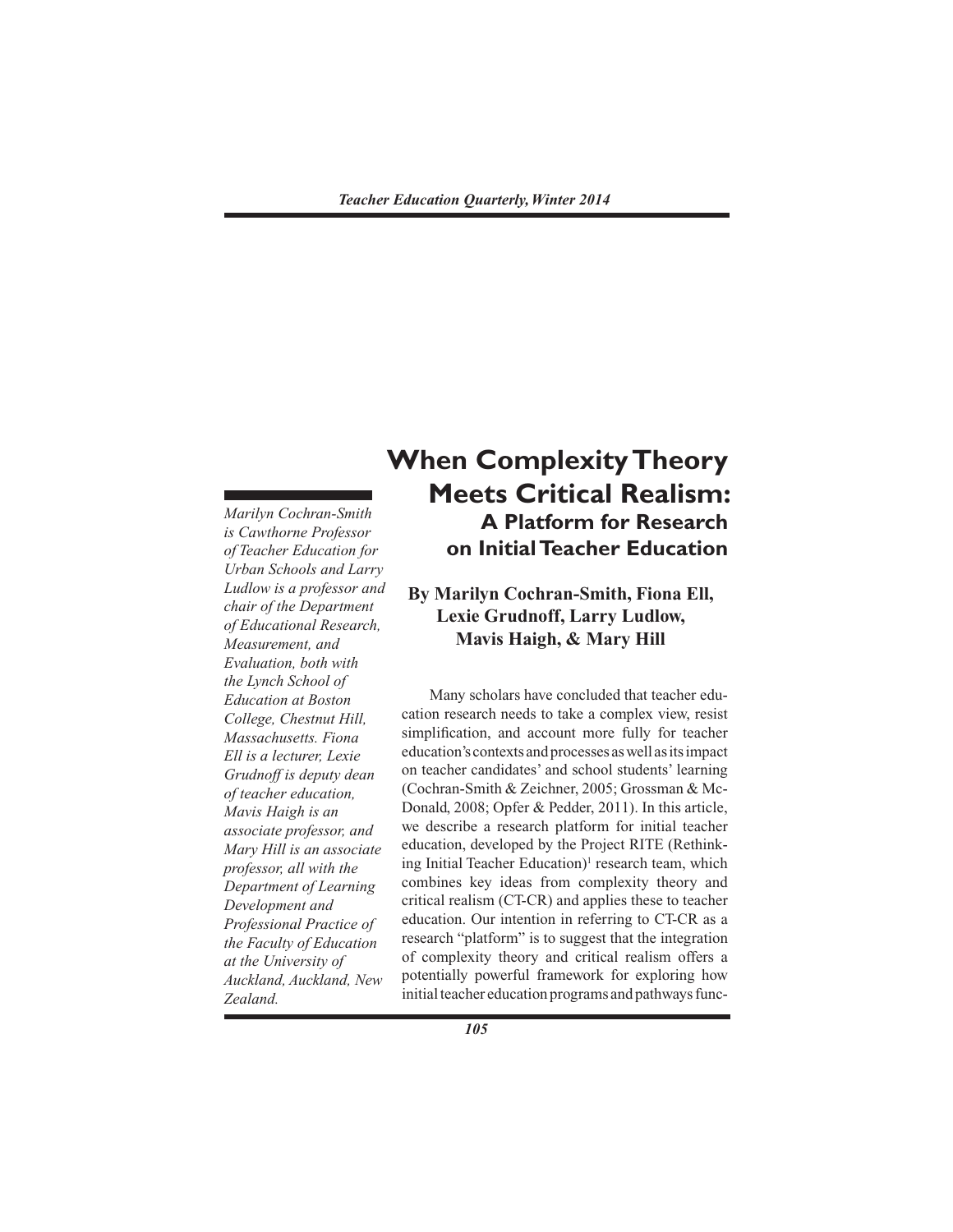tion as complex systems and why their outcomes are so uncertain and variable. In this article, we suggest that as a research platform, CT-CR has the capacity to open up new questions, point to new places to look for explanations, and offer new ways of understanding the initial conditions, system interactions, and underlying causal mechanisms involved in initial teacher education. In particular, we suggest that the CT-CR platform may support studies of the extent to which teacher candidates learn to engage in patterns of practice that support the learning of students who have been historically marginalized on the basis of race, culture, language, class and gender.

 The primary purpose of this article is conceptual in that it is intended to describe CT-CR as a research platform for initial teacher education. To achieve this purpose, the article includes multiple examples of the questions, research methods, and analyses researchers have developed, guided by complexity theory and/or critical realism. In addition, we use our own emerging program of research in Project RITE as a concrete in-progress example that elaborates the CT-CR framework and illustrates some of its applications to initial teacher education research.

# **Some Key Ideas from Complexity Theory**

 Complexity theory is not a single unified set ofideas, and multiple scholars have analyzed its major branches and its evolution over several generations (Alhadeff-Jones, 2008; Manson, 2001; Opfer, 2013). Despite variation, however, in the social sciences and in education, "complexity theory" is often used as an umbrella term to refer to a loose collection of theoretical frameworksthat take up important questions aboutindividuals,socialphenomenaandorganizations—understoodassystems—and how these change, develop, learn, and evolve over time (Mason, 2008; Morrison, 2008; Walby, 2007; Wheatley, 2006). Rather than parts, complexity theories focus on wholes, relationships, open systems, and environments (Byrne, 1998; Davis & Sumara, 2006). Rather than predictable linear effects, complexity theories emphasize that multi-dimensional relationships and dynamic interactions among agents and elements are responsible for patterns and phenomena (Byrne, 1998; Cilliers, 1998; Haggis, 2008). Most applications of complexity theories to the social sciences and education also have in common the major ideas and perspectives they reject. These include: the assumption that how the world works can be explained using Newtonian machine imagery (Davis, Phelps & Wells, 2004; Richardson & Cilliers, 2001; Wheatley, 2006), linear models of cause and effect (Horn, 2008; Mason, 2008; Morrison, 2008;Radford, 2006), analytic/reductionist views of phenomena (Byrne, 1998;Horn, 2008; Radford, 2006; Richardson & Cilliers, 2001), and positivist research methods that aim to reduce complex phenomena to the key factors that determine outcomes (Byrne, 1998; Morrison, 2008; Walby, 2007).

 One big idea that complexity theories offer teacher education research is the fundamental distinction between complicated and complex systems (Byrne, 1998; Cilliers, 1998; Davis & Sumara, 1997), both of which have multiple parts and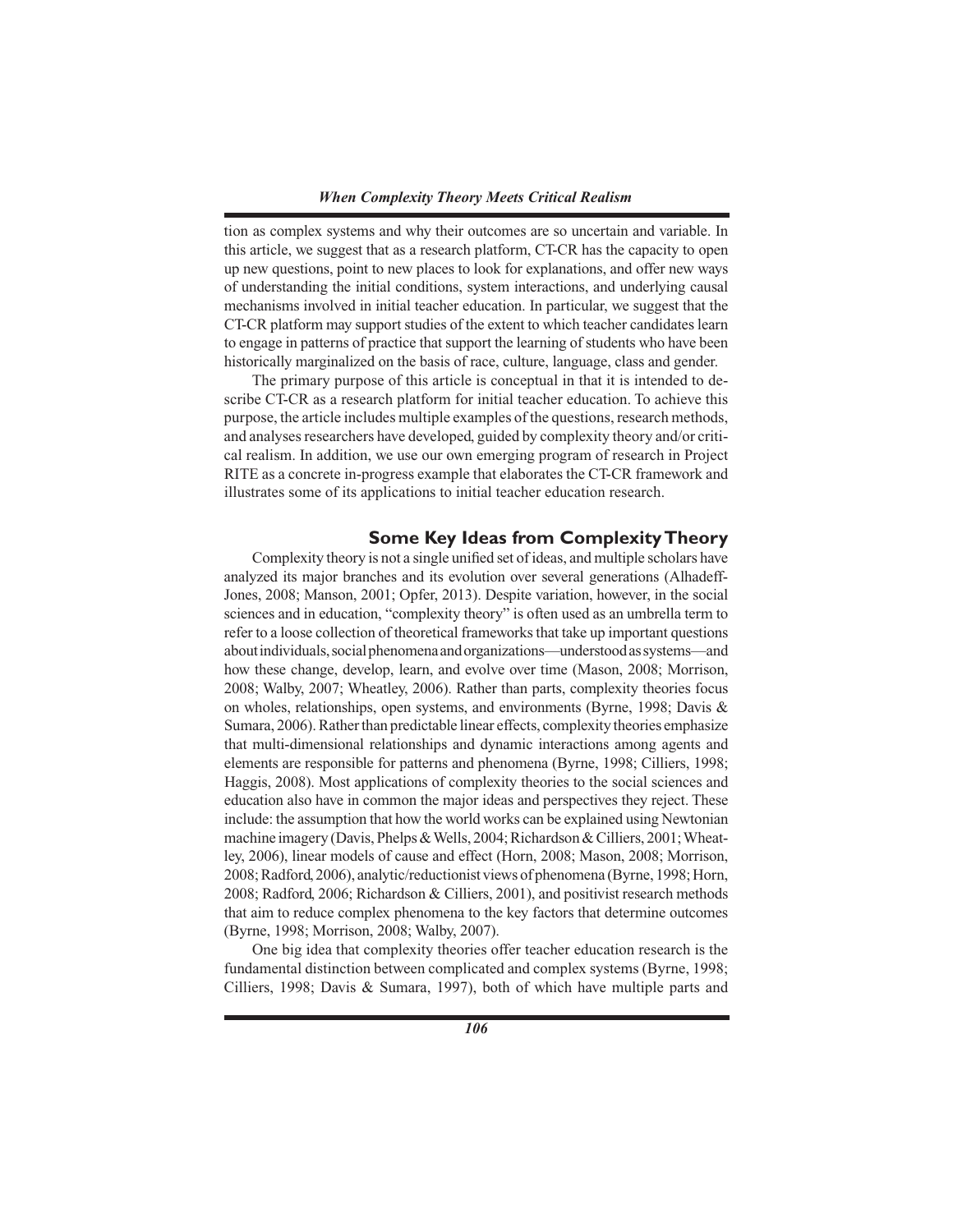interactions that may be difficult to discern and understand at first. In the case of complicated systems, however, wholes are equal to the sums of their parts, which means that if a complicated system is taken apart and its pieces closely examined, the nature of the system's functioning can be fully revealed. Cilliers (1998) includes jumbo jets and C-D players among his examples of complicated systems. In contrast, with complex systems, complexity is manifested at the level of the system itself as a result of the interactions and non-linear relationships of component parts and of intricate feedback loops in the system (Cilliers, 1998). With complex systems, wholes are much more than the sums of their parts (Byrne, 1998; Cilliers, 1998). If a complex system is taken apart, key aspects of how the system works and what makes it work in the first place are lost since unexpected consequences arise as a result of the dynamic interactions of parts, which provides challenges to researchers trying to understand the system. Cilliers'(1998) examples of complex systems include bacteria, the brain, and social systems.

Underlying the CT-CR research platform we are proposing here is the assumption that teaching and learning, learning to teach, and initial teacher education programs/ pathways need to be regarded as complex, rather than complicated, processes and systems. In fact, a number of scholars who have connected complexity theories to teacher education have suggested that teacher education actors, organizations, and processes at multiple levels can be fruitfully conceptualized as complex systems, including individuals (teacher candidates, teachers, teacher educators, students, principals), classrooms,schools,school districts, teacher education programs/pathways and courses, professional learning contexts, school-university collaborations, and supervision and/or mentoring arrangements (Davis & Sumara, 1997; Davis, Sumara, & D'Amour, 2012; Opfer & Pedder, 2011; Radford, 2006; Reynolds, 2011; Schneider & Somers, 2006; Smitherman Pratt, 2011;Waks, 2011).

 Informed by key concepts from complexity theories, a growing body of case study research and rich analyses of practice have emerged in teacher education. For example, Clarke, Erickson, Collins, and Phelan (2005) used the notion of learning systems along with a self-study research design to explain the longevity, quality, and workings of an alternative cohort and inquiry-based teacher education program. Kiefer (2006), a professor of English, used the ideas of nonlinearity and emergent self-organizations to describe and unpack the dynamics of physical and virtual writing classes. Cvetek (2008), a language teacher educator, drew on ideas from complexity theory to explicate the difficulties student teachers described in planning and carrying out lessons in language classrooms. Guided by the notion of complex adaptive systems along with the notion of complex transformation as something that occurs from the bottom-up, Zellermayer and Margolin (2005) studied the evolution of professional learning groups of student teaching supervisors and teacher educators during a period of dramatic curricular transition. They concluded that a series of critical events,which allowed contradictory outcomes and involved conflicts and dissonance, were pivotal to the group'slearning and led to the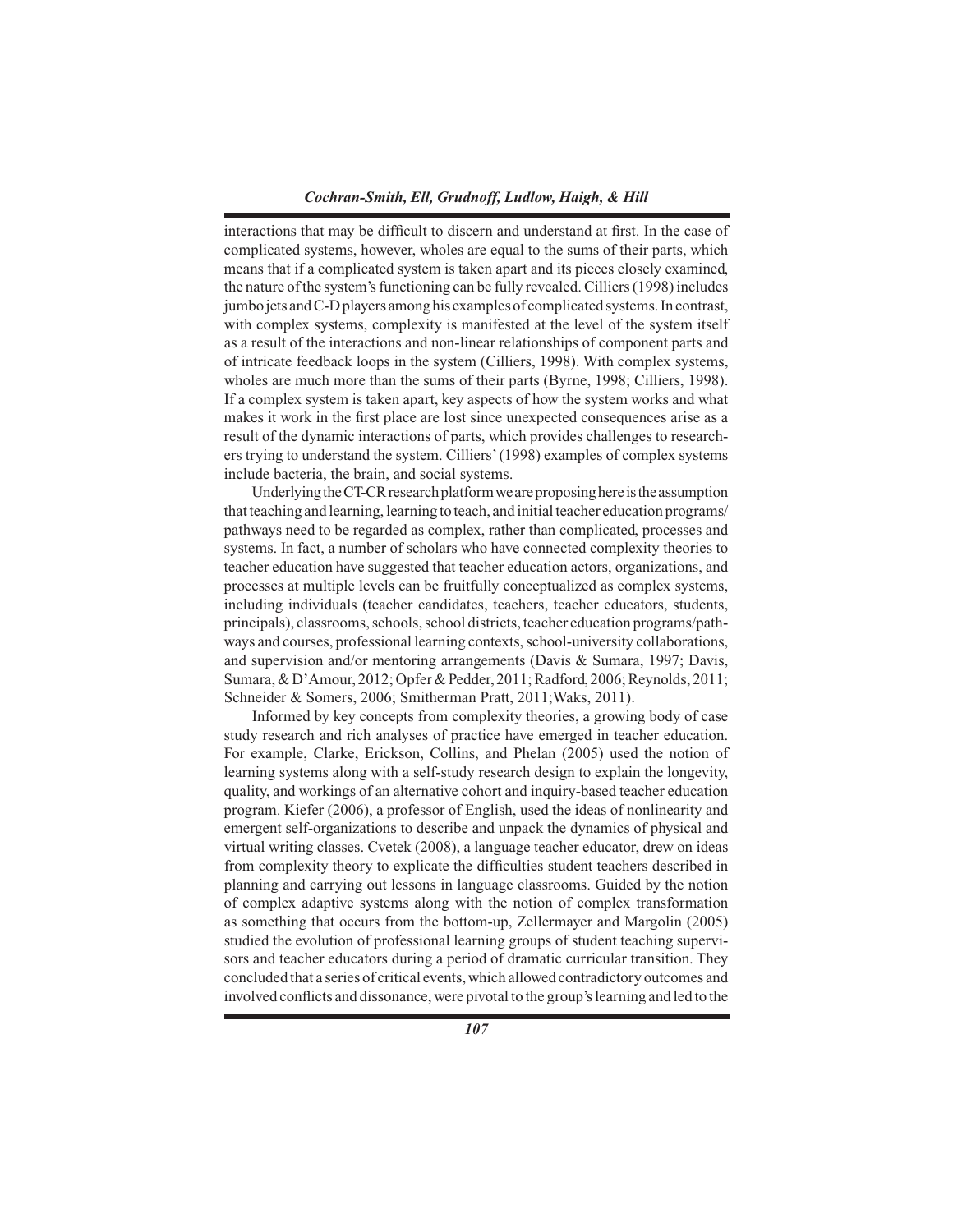group's self-organization. Focusing on feedback loops, disequilibrium, and nested layers of systems, Nielsen, Triggs, Clarke, & Collins (2010) studied a bi-monthly conversational community of cooperating teachers and teacher educators over two years; they concluded that the community operated as an "open-ended, diverse, and emergent phenomenon, attentive to a variety of futures through self-examination and reflection on current practices"  $(p. 839)$ . The major contribution of studies like these is that they (re)theorize and explain salient aspects of teacher education from complexity lenses and, at the same time, offer trenchant critique of problematic but persistentideas,such astransmission-oriented approachesto teachertraining,linear views of teaching and learning, process-product logic regarding teachers'learning, and university-school knowledge hierarchies that separate theory and practice.

 It is worth asking what complexity theories offer teacher education research that is not already offered by socio-cultural, ecological or other context-sensitive and systemic perspectives. Along these lines, anthropologist Michael Agar (1999) suggested that while complexity theory does not change many of the fundamentals of ethnographic research, it adds considerably to this research by overcoming the "bias" of an anthropological approach toward localized groups and by emphasizing trends in larger interacting systems with a focus on mechanisms that show how things work, not simply how they are. Our argument here is that the integration of complexity theory with key ideas from critical realism, which we describe below, hasthe capacity to help us examine *how things work* in teacher education, notsimply *how they are*. This kind of understanding is essential for change and improvement, an idea to which we return in a later section of the article. Next, however, we describe key ideas from critical realism.

## **Some Key Ideas from Critical Realism**

Like complexity theory, critical realism is not a single movement in the philosophy of science and the social sciences; rather it involves a variety of perspectives and developments (Archer, Bhaskar, Collier, Lawson, & Norrie, 1998). Especially in European countries and some other parts of the world, critical realism is a robust philosophical and applied perspective, which has been embraced and debated in philosophy of science, sociology, health, history, information sciences, and management and organization (Archer et al., 1998; Clegg, 2005; Corson, 1991; Danermark, Ekstrom, Jakobsen, & Karlsson, 1997/2002; Shipway, 2010; Steinmetz, 1998).<sup>2</sup> Despite many variations in this work, our aim here is to provide a brief overview of some of the basic ideas of critical realism.

With its origins in the early and continued work of Anthony Bhaskar (Archer et al., 1998; Danermark et al., 2002), critical realism is a philosophy that connects aspects of the natural and social worlds at the level of deep causal mechanisms (Bhaskar, 1978, 1986; Sayer, 1992). Proponents of critical realism suggest that it provides a viable conceptual alternative to both positivism and postmodernism (Archer et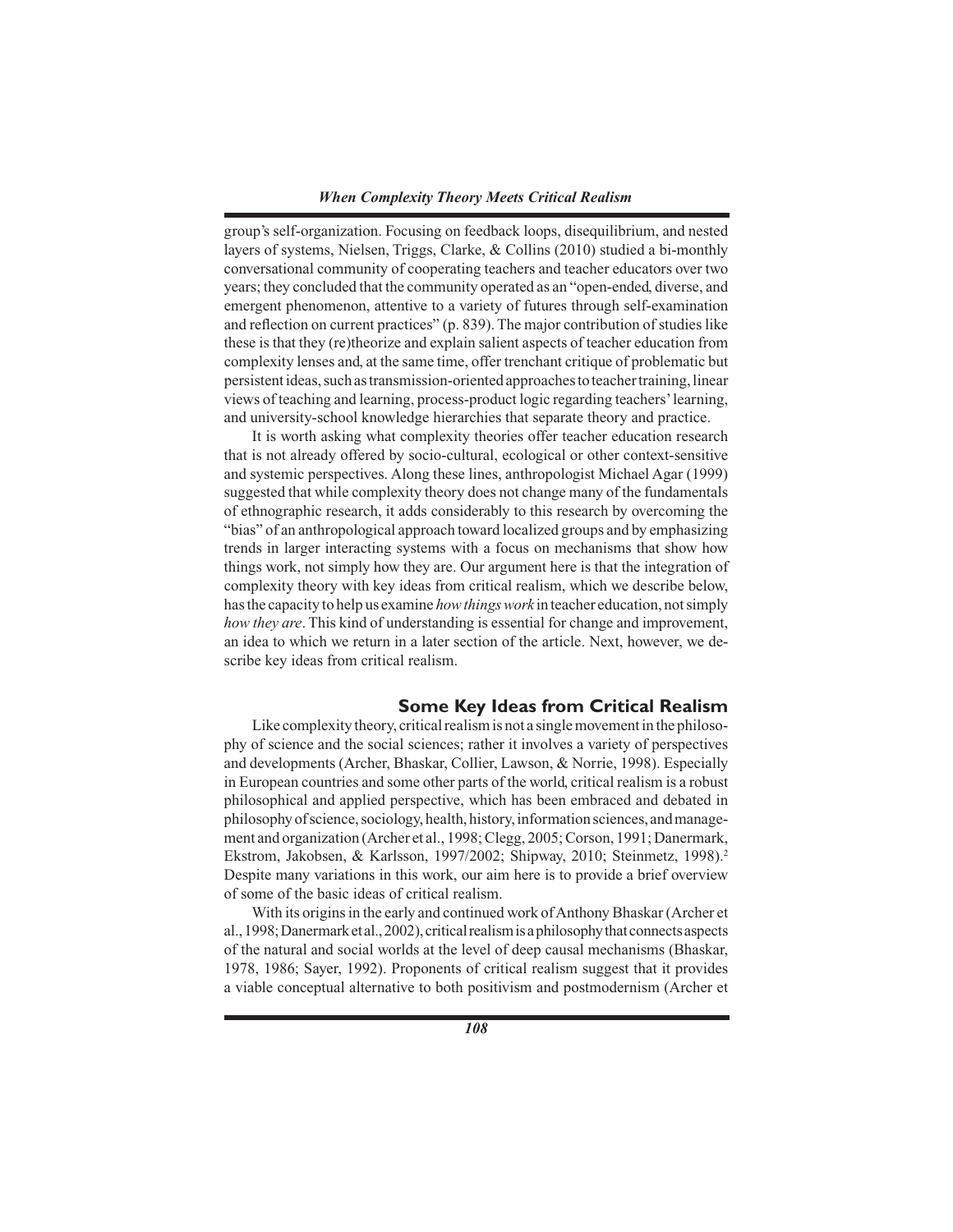al., 1998; Reed & Harvey, 1992). Along these lines, education philosopher, Ernest House (1991), suggested that critical realism might have the potential to resolve conflicting views about the nature of science underlying the U.S. "paradigm wars" about educational research. Elaborating this argument, Maxwell (2008) pointed out that critical realists reject "naïve realism," which is the common-sense viewpoint that our perceptions of reality directly represent its objective nature, but they also reject radical postmodernist perspectives, which hold that reality does not exist apart from our perceptions and constructions of it.

 Critical realists work from the perspective of "ontological realism" coupled with "epistemological relativism" and "judgmental rationality" (Archer et al., 1998, xi). Although detractors of critical realism have asserted that this coupling is contradictory, others (Danermark et al., 2002; Maxwell, 2008) have suggested it is critical realism's hallmark:

[Ontological realism] implies that there exists a reality which is stratified, differentiated, structured and changing. [Epistemological relativism] tells us that our knowledge about this reality is always fallible but, as [judgmental rationality] suggests, there are some theoretical and methodological tools we can use in order to discriminate among theories regarding their ability to inform us about external reality. (Danermark et al., 2002, p. 10)

As Danermark and colleagues have stressed, although critical realism holds that there is a reality independent of human consciousness, this does not imply that reality is either fixed or empirically accessible. Rather our knowledge of reality is always "conceptually mediated" and thus it may be more or less "truth-like" (p. 10).

 Stratified reality has layers, some immediately perceivable and some that are hidden. People's observable behavior is underpinned by other layers such as tacit belief systems, patterns of social interaction and organizational structures, and deep and contingent causal mechanisms, which are not immediately perceptible but which do lead to patterns that we can see. This notion of a stratified reality that includes underlying causal mechanisms has the potential to contribute to research in teacher education. From a critical realist perspective, then, investigating causation involves trying to understand the "interaction of a multitude of underlying causal entities operating at different levels" (House, 1991, p. 7) including human reasoning, even though causes that are alike do not necessarily produce results that are alike. Maxwell (2004a, 2004b, 2008) has elaborated on critical realism and qualitative methods in educational research, arguing that by conceptualizing actors' meanings and their situations as "real" phenomena that interact causally with each, critical realism provides a conceptual basis for considering causality in qualitative research, including case studies.

 In the complex world of initial teacher education, there has been much research focused on the beliefs, attitudes, meanings, reasoning and experiences of teacher candidates and other actorsin the teacher education system. However there has been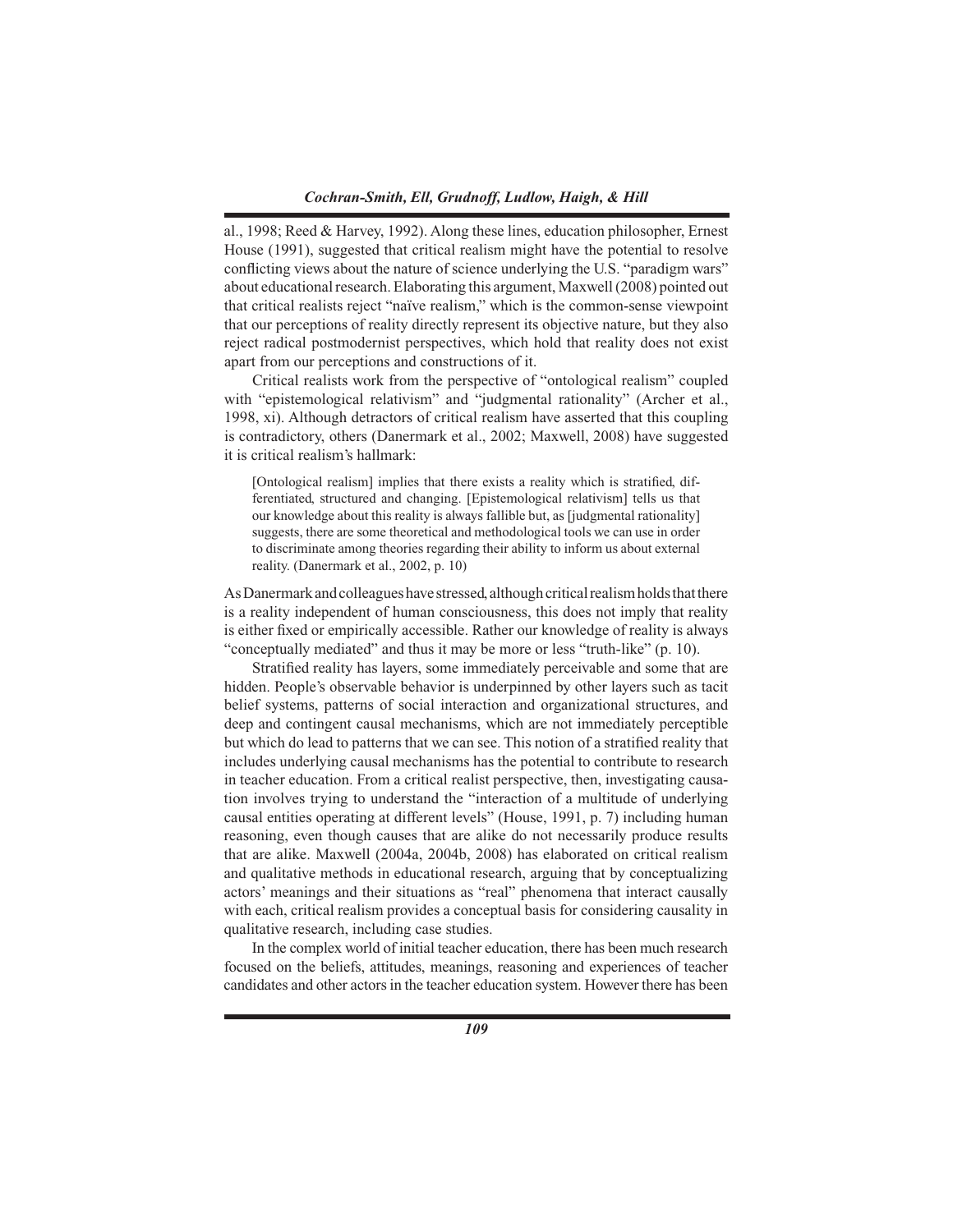much less attention to figuring out how the meanings of differently-positioned actors interact causally with one another and with the larger contexts and structures in which the actors operate to create learning opportunities for teachers and students. When critical realism isintegrated conceptually with complexity theory, a union we describe below, it offers a way to explore complex and contingent causality in teacher education, in part because it accounts for both beliefs and larger contexts and structures.

 A second major contribution that critical realism offers research on teacher education has to do with Bhaskar's (1986) idea that the goal of a critical realist approach to social science is to create explanatory social critique. As Collier (1998) has explained, from the perspective of Bhaskar's critical realism, social science is intended to study society, which exists by virtue of the fact that human agents act in accordance with ideas that "reproduc[e] and transform the social structures" of that society; these structures maintain advantages for some and disadvantages for others (p. 445). From the perspective of critical realism, in order to get the study of a society "right," explanatory theories must include not simply analysis of the ideasthatmake the society possible, but also critique ofthose ideas.Challenging the structures that reproduce inequalities is thus dependent on adequately interpreting the social world in the first place. Corson (1991) concluded that critical realism's approach was consistent with many of the tools already being used in socialscience and education research, including discourse analysis, ethnography, and participant observation, which were intended to "uncover the reality of the accounts and reasons which constitute mechanisms in research theories" (p. 237) in order to make change possible. Either by design or default, teachers and teacher educators are agents who help to maintain or challenge the status quo of inequalities in learning opportunities and educational outcomes for students who are marginalized on the basis ofrace, culture, language, class and gender. However, as a field, teacher education has lacked explanatory theories that embrace complexity as well as causality regarding these issues. We suggest below that complexity theory integrated with critical realism has the potential to do so.

## **When Complexity Theory Meets Critical Realism**

 There are myriad examples in teacher education research and practice that attest to the fact that relationships between teacher preparation, on one hand, and teacher candidate/teacher performance, the learning of their students, and other outcomes of preparation, on the other hand, are complex and non-linear. The apparently inherent complexity of teacher preparation and teacher learning makes complexity theories appealing to many teacher education researchers and practitioners. However, as we noted above, there are multiple versions of complexity theories, which have evolved over time, and there are multiple challenges involved in using complexity theory as a framework for educational research (Horn, 2008; Morrison, 2008; Radford, 2006).<sup>3</sup>

 To address some of the theoretical challenges in using complexity theory as a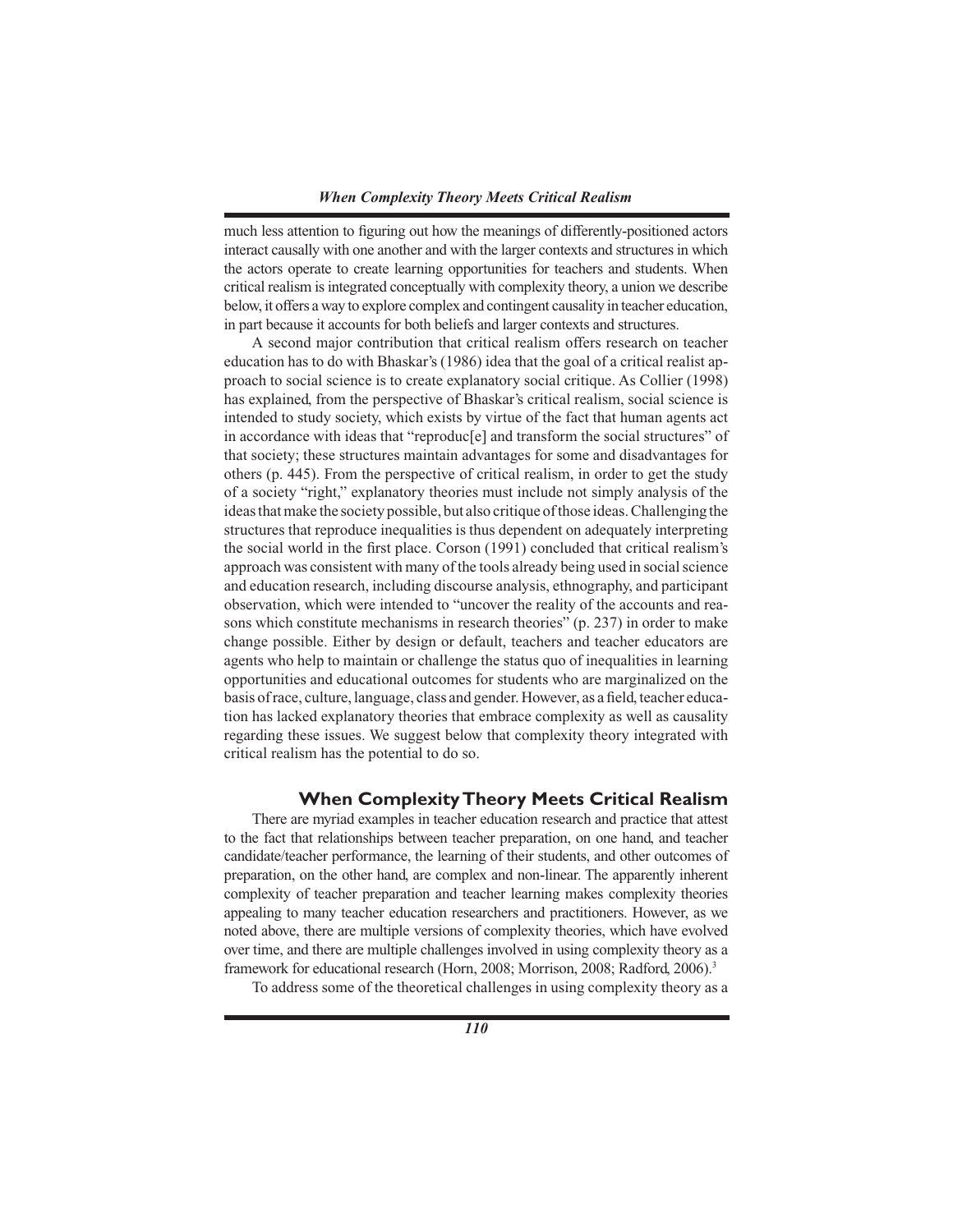framework for research on teacher education, CT-CR integrates many of complexity theory's key ideas with ideas from critical realism, drawing on the work of scholars who have taken up this same task in sociology (Byrne, 1998, 2001; Reed & Harvey, 1992; Walby, 2007). Byrne (1998) and Reed and Harvey (1992) have suggested that synthesizing complexity theory with critical realism deals with some of the central problems of sociological theory: a way to relate macro and micro issues without being reductionist and a way to describe the agency-structure relationship that accounts for human agency by acknowledging that human beings may have the capacity to initiate certain causal sequences.

 Applying this perspective to teacher education, we are suggesting that the theoretical integration of ideas from complexity theory and critical realism—and the CT-CR research platform for initial teacher education that we have derived from this integration—deals with three persistent issues involved in studying and theorizing initial teacher education. First, CT-CR provides the theoretical underpinning for the investigation of teacher education understood as complex systems with multiple interacting parts and players that cannot be separated from one another without losing key aspects of how the system works and what makes it work in the first place. Second, CT-CR seeks the development of complex and contingent causal explanations that include actors' beliefs and meanings as well as the processes and contexts in which they are located and thus accounts for the agency (and responsibility) of teacher candidates, teacher educators, and other actors in the teacher education system whose job it is to initiate causal sequences that culminate in learning. Third, CT-CR provides a framework for analysis of teacher learning during initial preparation (and beyond) in terms of complex intersecting systems of social inequality that have to do with power and access to opportunity. Explanatory social critique of the role these intersecting systems play in teacher candidates' and students' learning is essential for the development of teachers' patterns of practice that promote equity. We discuss each of these below.

Integrating complexity theory and critical realism, we conceptualize initial teacher education in terms of multiple, overlapping complex systems, including: individual teacher candidates and other teacher education participants (school-based mentors, university instructors, supervisors, school students, administrators) as complex systems; the classrooms and schools where teacher candidates engage in fieldwork and student teaching as complex systems; teacher education programs/pathways as complex systems with open ambiguous borders and with other complex systems overlapping or embedded within them; the complex systems of larger professional/policy environments; and multiple, intersecting and non-hierarchical social systems of inequalities based on race, culture, language, class, and gender. It is self evident that this way of conceptualizing initial teacher education meansthat we cannot understand it in terms of process-product or knowledge-transmission logic.

 Rejecting linear causal logic, however, does not mean that we cannot investigate causality or the processes through which agents endeavor to initiate causal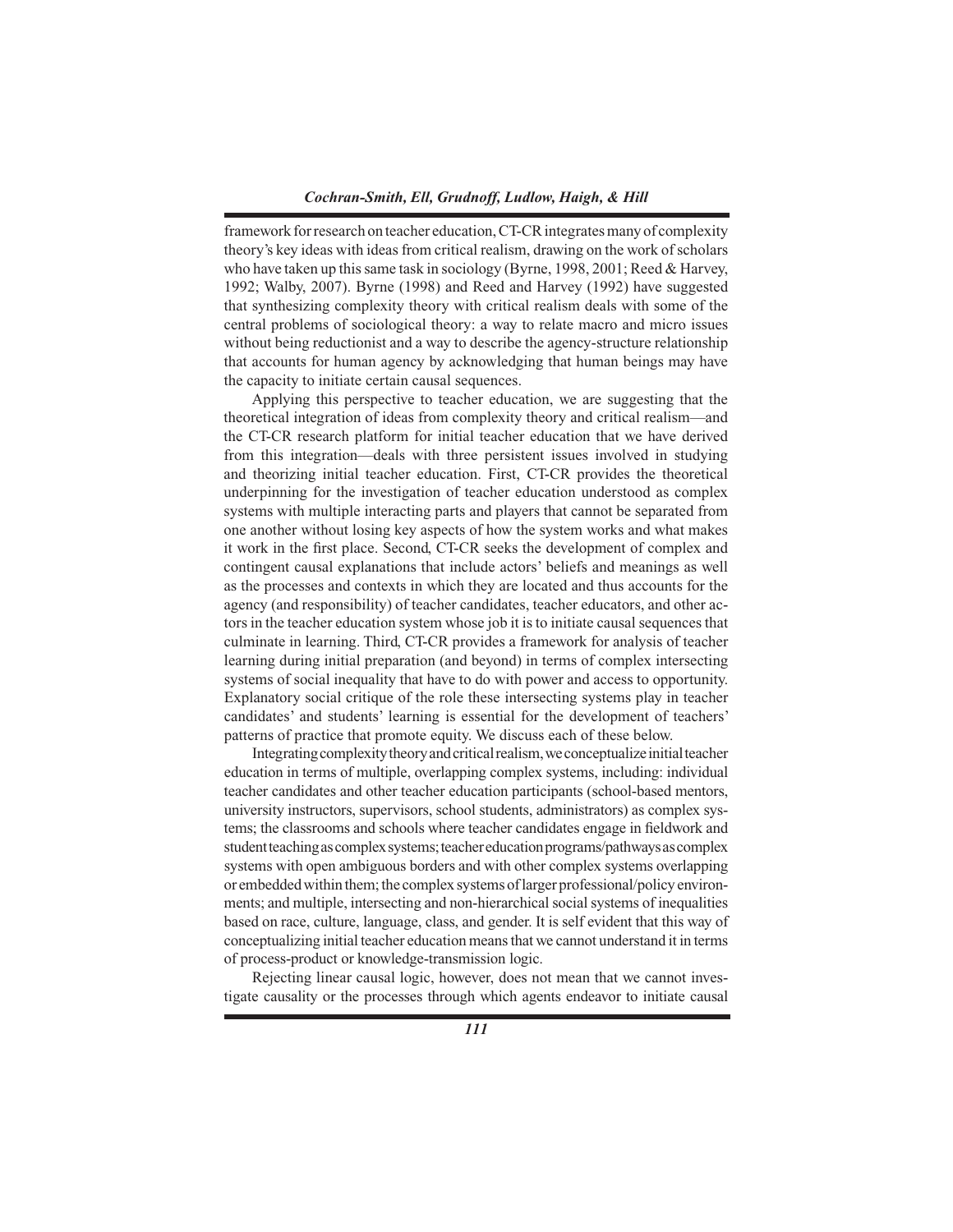sequences. As a research framework for teacher education, CT-CR offers a way to focus on the initial conditions, contexts and circumstances within which teacher candidates'learning emergesin open systems.Thisis widely variable and unpredictable, but *not* random and *not* inexplicable. Rather this requires complex and contingent notions of causality and responsibility that depend on deep understandings of the local (e.g., initial conditions, sequences, and transformative events) linked to larger understandings of processes and outcomes at various intersecting systems levels.As Byrne (1998) notes, "The essential elements in [critical] realism are the assertions that that which we observe in the world is real and that it is the product of complex and contingent causal mechanisms which may not be directly accessible to us" (pp. 37-38). In teacher education research that builds on the CT-CR platform, the focusis ontheidentificationandexplorationofcomplex"causal"or"generative"mechanisms, which are part of teacher education as a complex system. In addition, because critical realism conceptualizes individuals' reasons and meanings as part of the real world, this means that beliefs, perceptions, and interpretations can be studied as underlying causal mechanisms in interaction and conjunction with other causes.

 Finally, some critics have suggested that complexity theory does not deal with values and power inequalities, which are endemic to education (Morrison, 2008). Integrating complexity theory with critical realism helps to address this challenge. When research on teacher education is animated by CT-CR, it links the emergent reasoning and practices of teacher candidates in differing local circumstances and contexts to larger complex social structures, processes and systems. This has the potential to provide valuable new insights about how teacher candidates understand and respond to many aspects of teaching, learning and schooling, including inequalities across various levels. Along these lines sociologist, Sylvia Walby (2007) used complexity theory to reconceptualize the traditional notion of social systems. She suggested that a social system could not be regarded as a hierarchy wherein some sub-systems were nested within others. Rather she argued that each social system (economy, polity, civil society) and each set of social relations (gender, ethnicity, class) took all other systems as its environment. Consistent with critical realist approachesto complexity theory,Walby concentrated on the multiple intersectionalities of social systems of inequality, including inequalities based on class, gender and ethnicity. Walby suggested that her approach to understanding social systems opened up the theoretical agenda, which was closed by traditional systems thinking. We would suggest that in teacher education, this perspective also opens up the research agenda by allowing examination of the influence of multiple simultaneous inequalities while also focusing on complex social structures and systems.

# **Project RITE:**

# **Getting Started with CT-CR as a Research Platform**

As we noted above, there is a growing body of teacher education studies grounded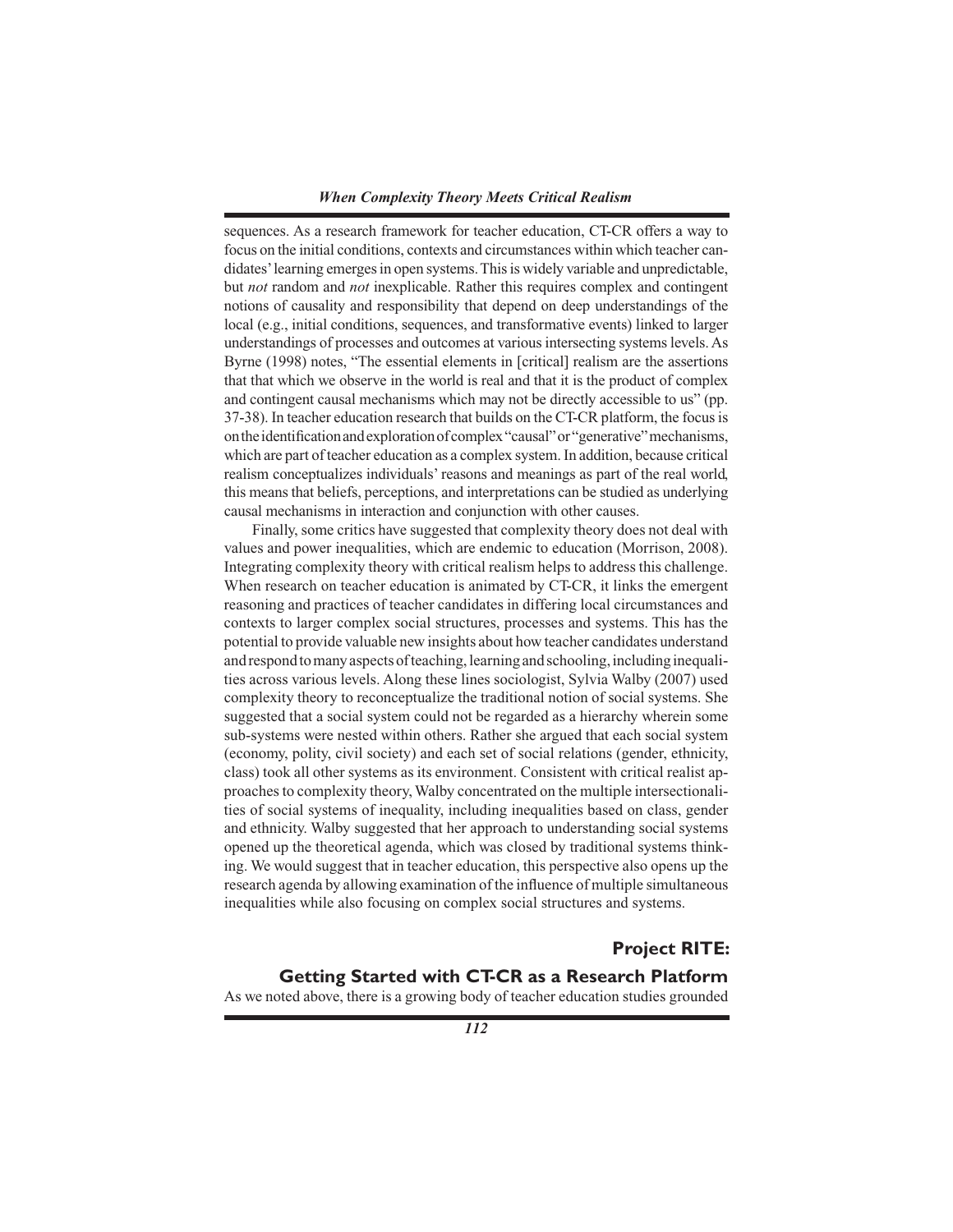in complexity theories. However, we located no scholarly work on initial teacher education guided by critical realism<sup>4</sup> and no studies of teacher education that integrated complexity theory with critical realism. The work that is most consistent with CT-CR as a platform for research on teacher education is Opfer and Pedder's (2011) review of research about experienced teachers' professional learning from the lens of complexity theory. Conceptualizing teachers' professional learning in terms of three overlapping and recursive complex systems, they argued that professional development is often ineffective because it is driven by an underlying process-product logic that fails to account for the fact that teachers' learning is deeply embedded in their professional lives and in the complex working conditions of their schools. Although Opfer and Pedder did not mention critical realism per se, they connected their complexity perspective to the work of sociologists whose studies are consistent with critical realism (Marsh, 1982; Tilly, 2008), and they argued that the overall goal of research on professional learning should be the identification of "emergent patterns of interaction within and between levels of activity that would constitute an explanatory theory of teacher learning as a complex system" (p. 379). Opfer and Pedder's analysis is consistent with the CT-CR platform we are proposing here.

 In the remainder of this article, we discuss the work of Project RITE as a way to illustrate some of the contributions the CT-CR framework may be able to make to research on initial teacher education.A fundamental premise underlying Project RITE is that the ultimate goal of initial teacher education, as a values-oriented professional enterprise, is to prepare teachers who not only understand how intersecting systems of inequality operate, but also know how to promote and support marginalized students' academic, social, emotional, civic, and critical learning within a range ofschool environments and contexts.It isthis phenomenon—teacher candidates/graduates challenging inequities and engaging in patterns of teaching practice that promote students' learning—that is the major object of interest in Project RITE. Accordingly, the ultimate goal of RITE, as a research endeavor, is to develop an explanatory theory of teachers' learning during the critical period of initial teacher education (and beyond) that helps us understand the complex, contingent, and multiple influences on whether, how and to what extent teacher candidates/teachers learn to engage in patterns of teaching practice that support students' learning and challenge existing inequities in the system. To achieve this goal, the concrete task of ProjectRITE isto pose new questions and conduct a series of interrelated, mixed methods empirical studies, grounded in CT-CR as described above, which will lead collectively to an explanatory theory of teacher learning in the context of initial teacher education.

#### *New Questions and Approaches to Data Collection and Analysis*

 With initial teacher education research guided by the CT-CR framework, unintended consequences and variability in outcomes are expected, and the goal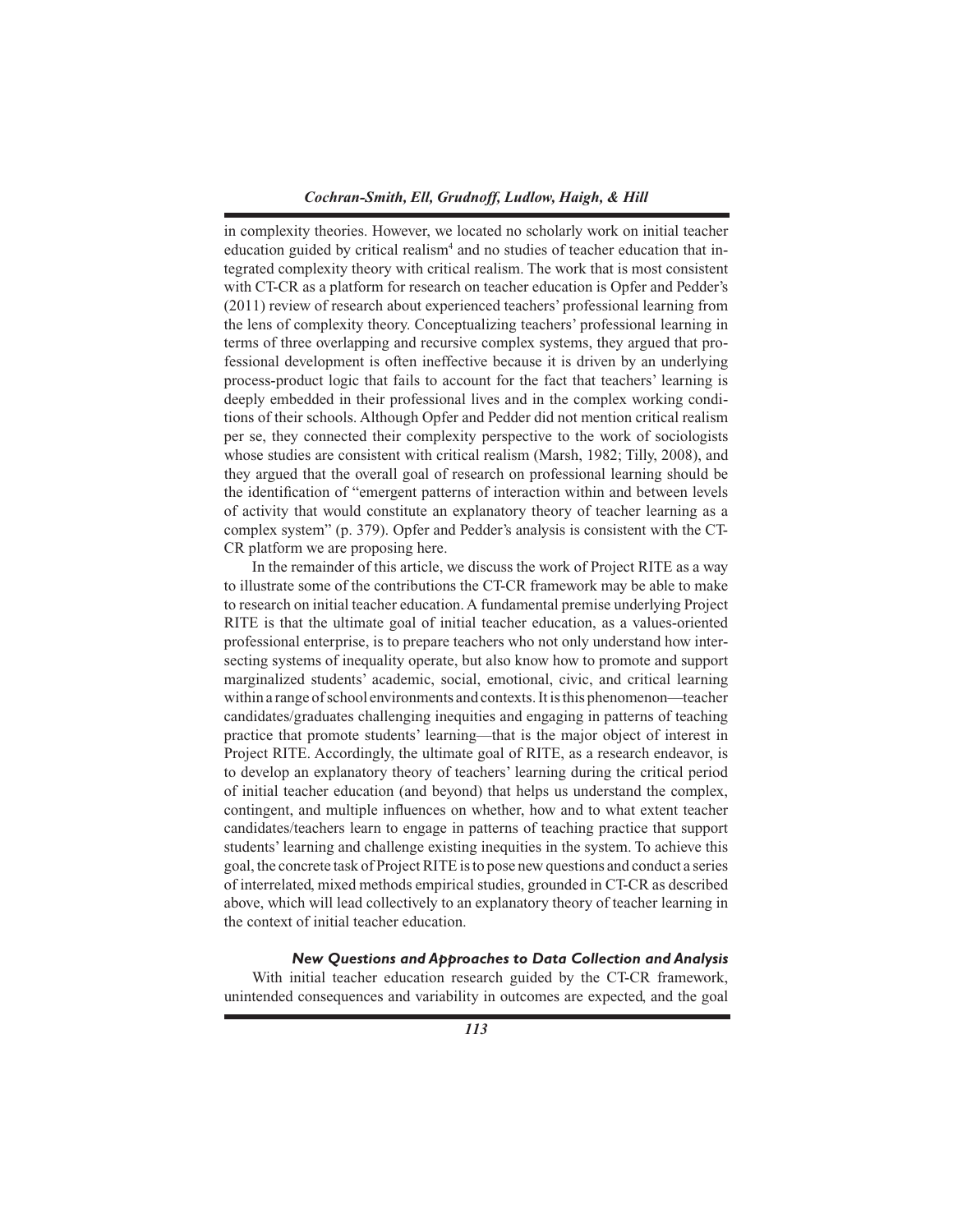is the development of explanations that can account for both "multifinality" (apparently very similar experiences, which under some circumstances and for some persons, lead to notably dissimilar outcomes) and "equifinality" (apparently very different experiences, which undersome circumstances and forsome persons, lead to notably similar outcomes) (George & Bennett, 2005). With these goals, we have suggested that one contribution CT-CR makesto teacher education research is new questions and new or modified data collection and analysis tools (Cochran-Smith, Ell, Ludlow, Grudnoff, & Aitken, 2012, 2014).

 One new cluster of questions prompted by the CT-CR framework focuses on teacher education programs/pathways as complex systems.A short list of examples includes: How does a teacher education program/pathway function as a system? What are its key elements (actors and structures), and how do they interact? How does the system learn/grow/adapt/change? How do differently-positioned participants (who are themselves complex systems) understand the system and function within it? From the perspective of CT-CR, we also need to understand systems' initial conditions and limits and examine recursive interactions to trace the effects of feedback and other mediating factors on candidates' practice. As we have suggested (Cochran-Smith et al, 2014), questions along these lines include: What initial conditions, interactions, feedback loops, and school contexts are associated with the emergence (or non-emergence) of teaching practices that enhance student learning and challenge inequities? What are the key causal processes or generative mechanisms that account for both multifinality and equifinality? A second cluster of questions about programs/pathways as systems has to do with the policy environments in which they are embedded. In contrast to linear views of policy implementation, CT-CR suggests that the introduction of new policy may initiate the process of self-organization, which is fundamentally non-linear and tends to produce unintended consequences. Examples of questions along these lines include: How does the introduction of new policy requirements create disequilibrium in the functioning of a teacher education program/pathway? What emerges in terms of learning opportunities for teacher candidates and students? How do system elements interact, grow, and change in response to new policy or, on the other hand, resist, recast and co-opt it?

 A third cluster of questions has to do with how teacher education systems interact with schools as systems. This set of questions is based on the premise that systems are sensitive to their environments, and when an element of a system is also part of another system, the two are mutually constitutive. In many situations, teacher education is assumed to exist as an entity separated by both time and space from the contexts in which teacher candidates work with students. In contrast, CT-CR suggests that these systems overlap at their boundaries, which also provides a rich source of questions: How do teacher education systems interact with schools as systems? What learning opportunities emerge from different interactions and relationships?To what extent are teacher candidates' abilitiesto enact teaching that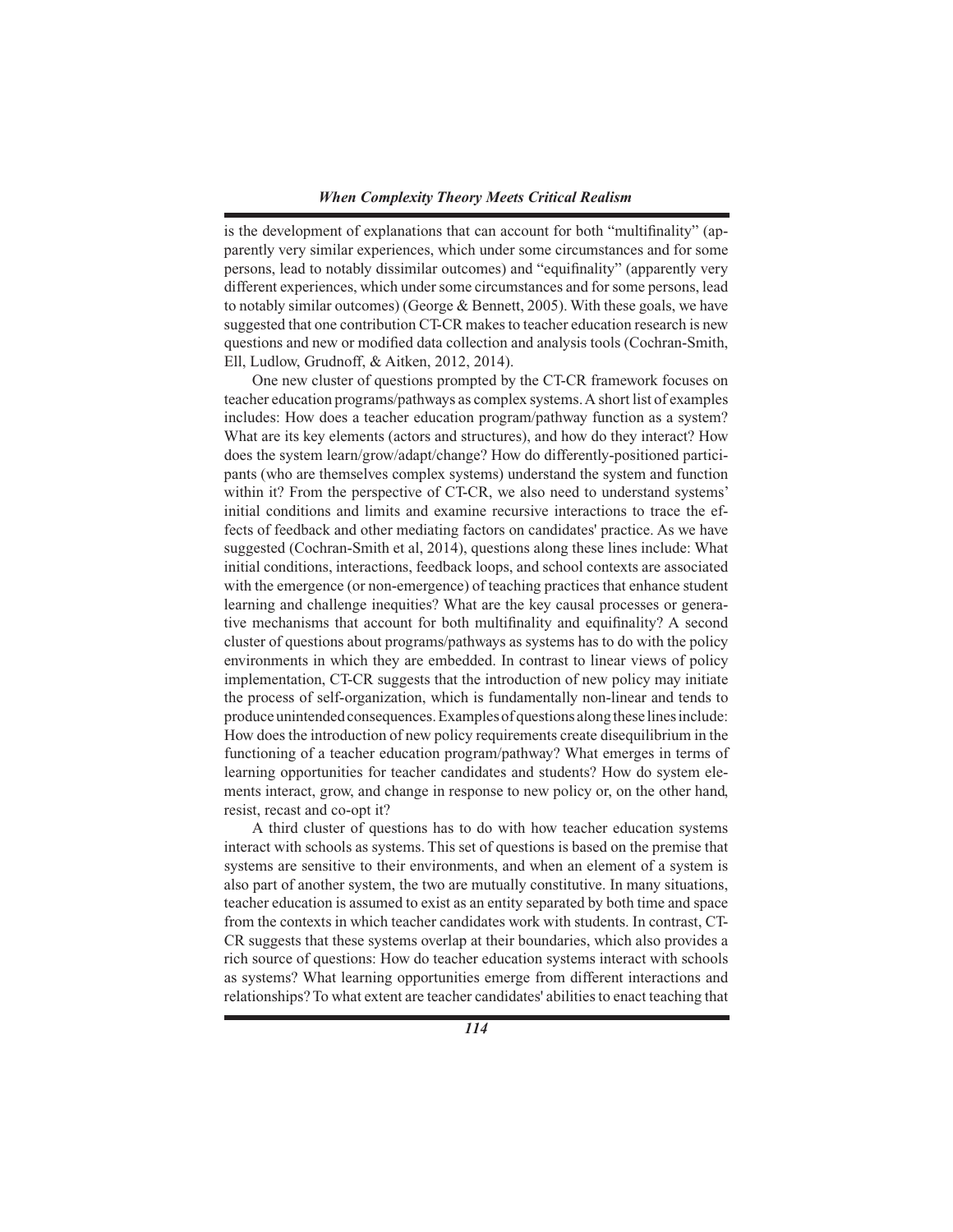enables student learning influenced by the interactions and relationships of school systems and teacher education systems? Questions that examine the boundaries between systems shift the focus away from individual teacher candidates toward teaching practice environments and organizations where previously unexplored explanations may be found. Finally, the CT-CR framework opens up a fourth cluster ofquestions about "multiple intersectingsocialinequalities" (Walby,2007)ininitial teacher education. In some traditional frameworks for teacher education research, gender, race and class are characterized as variables and treated as characteristics of individuals. With the CT-CR framework, different questions are possible: How do social inequalities shape the initial conditions and enabling constraints that frame candidate learning opportunities in programs/pathways? What roles do systems of inequalities play in feedback loops within programs/pathways? What social, organizational, and intellectual structures of programs and pathways, which are themselves intersected by multiple systems of social inequality, help teacher candidates develop critical and applied understandings of those systems with the goal of emancipatory teaching practice?

 The questions we have enumerated above are intended to be suggestive—the beginnings of a different kind of empirical research agenda in teacher education, guided by CT-CR, which may be of interest to other researchers and practitioners in teacher education. What these sample questions show is that applying the CT-CR framework to initial teacher education research gives us new ways to consider how things might be related and may have the capacity to generate a new body of evidence toward an explanatory theory of initial teacher learning. To pursue questions like these, we need appropriate research methods. Neither complexity theory nor critical realism offers a package of methods for data gathering and analysis, which need to account for and foreground relationships, interactions and processes across levels and systems with particular attention to system boundaries and to the spaces where systems interact and co-evolve.

We have proposed three possibilities for data collection and analysis in teacher education research informed by CT-CR (Cochran-Smith, Ell, Ludlow, Grudnoff, Aitken,2014;Ell,Cochran-Smith,Grudnoff,Ludlow&Haigh,2013),oneoriginating from organizational studies, one from health care, and one from political science (Cochran-Smith, Ell, Ludlow, Grudnoff, & Aitken, 2012; 2014). These can be used in combination with each other and/or with other existing qualitative, quantitative andmixedmethods approachesto lead to promising new lines ofresearch in teacher education. Drawing on work about consensus mapping and concept mapping (Ruiz-Primo & Shavelson, 1996), we suggest that system mapping has potential as both a data collection tool and a data analysis approach in teacher education research as a way to identify: how and to what extent particular initial teacher education programs/pathways function as complex systems, similarities and differences in the ways various actors and agents within programs conceptualize the value and role of various system elements, and what various actors see as the boundaries of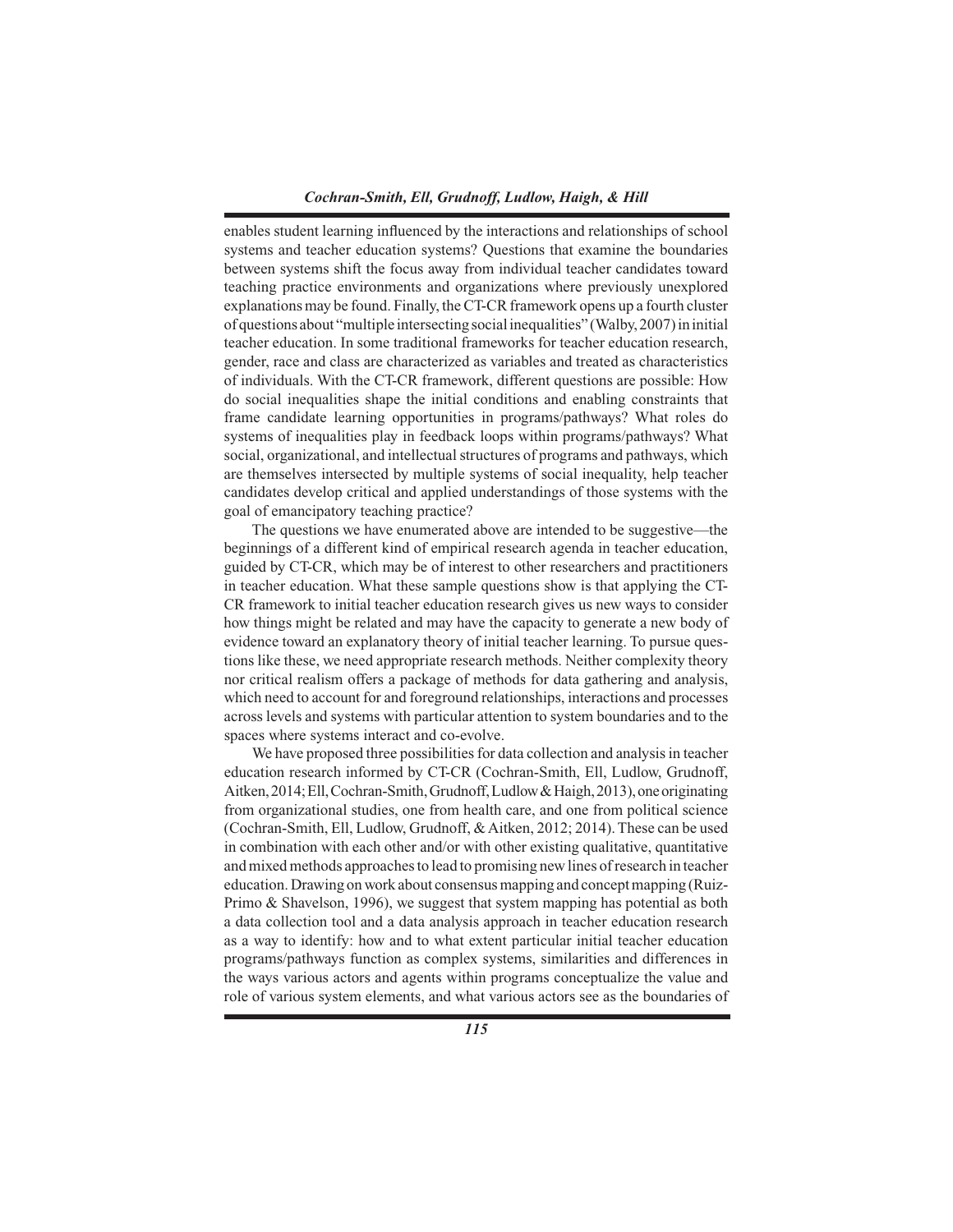the system. System mapping can also be used to suggest directions for tracing key processes and/or causal mechanisms involved in teacher candidates' learning, as we suggest below. A second research method, the extended case study, has been used in a number of social science areas, including health care (Anderson, Crabtree, Steele and McDaniel, 2005). Unlike traditional case study designs, which "bound the case," extended case studies focus on the ideas, actions and interdependencies that occur at and across boundaries and emphasize interrelationships, flows, and exchanges rather than formal roles. Extended case studies can easily be adapted to research on teacher education, which already features many case study designs, and has the capacity to shift the focus away from individual teacher candidates and toward the ways individuals' experiences and performances are shaped by complex practice environments and organizations. The third research method we recommend is process tracing, which has been used in political science (George & Bennett, 2005; Collier, 2011), sociology (Marsh, 1982; Tilly, 2008) and other social sciences to uncover the complex causes of social processes. The emphasis in this work is on identifying and understanding the multiple, contingent, and complex causes of particular outcomes within and across cases with a focus on mechanism- and process-based explanations. Process tracing involves the careful description of data at multiple time points in order to analyze trajectories of cause. With multiple cases, the trajectory of causal paths that lead to given outcomes can be charted along with the conditions under which those outcomes occur.

## *Using CT-CR as a Platform for Studying Initial Teacher Education*

 As we have suggested, CT-CR is a conceptual framework that the RITE team isin the process of developing. In one sense, then, this meansthat conducting studies using the CT-CR framework is akin to flying an airplane while still building it. In another sense, however, this means that our empirical studies and the CT-CR framework are recursively related: our empirical studies are emerging from new understandings of initial teacher education generated by the theoretical merger of complexity theory and critical realism (for example, conceptualizing initial teacher education in terms of multiple overlapping complex systems—individuals, schools, preparation programs/pathways, policymaking bodies—that intersect with multiple larger social systems of inequality). At the same time, the challenges involved in developing research questions and data collection/analysis strategies consistent with the CT-CR framework (for example, designing case studies not defined by the traditional notion of the "boundedness" of a case) are informing our revisions and further developments of the framework.

 Guided by the CT-CR platform, the Project RITE team has conducted several empirical studies of initial teacher education with additional empirical studies underway or in preparation. Below, we discuss aspects of one empirical study, which we refer to as a mapping study, in order to illustrate concretely some of the questions, research methods, and insights made possible by the CT-CR platform (Ell, et. al., 2013).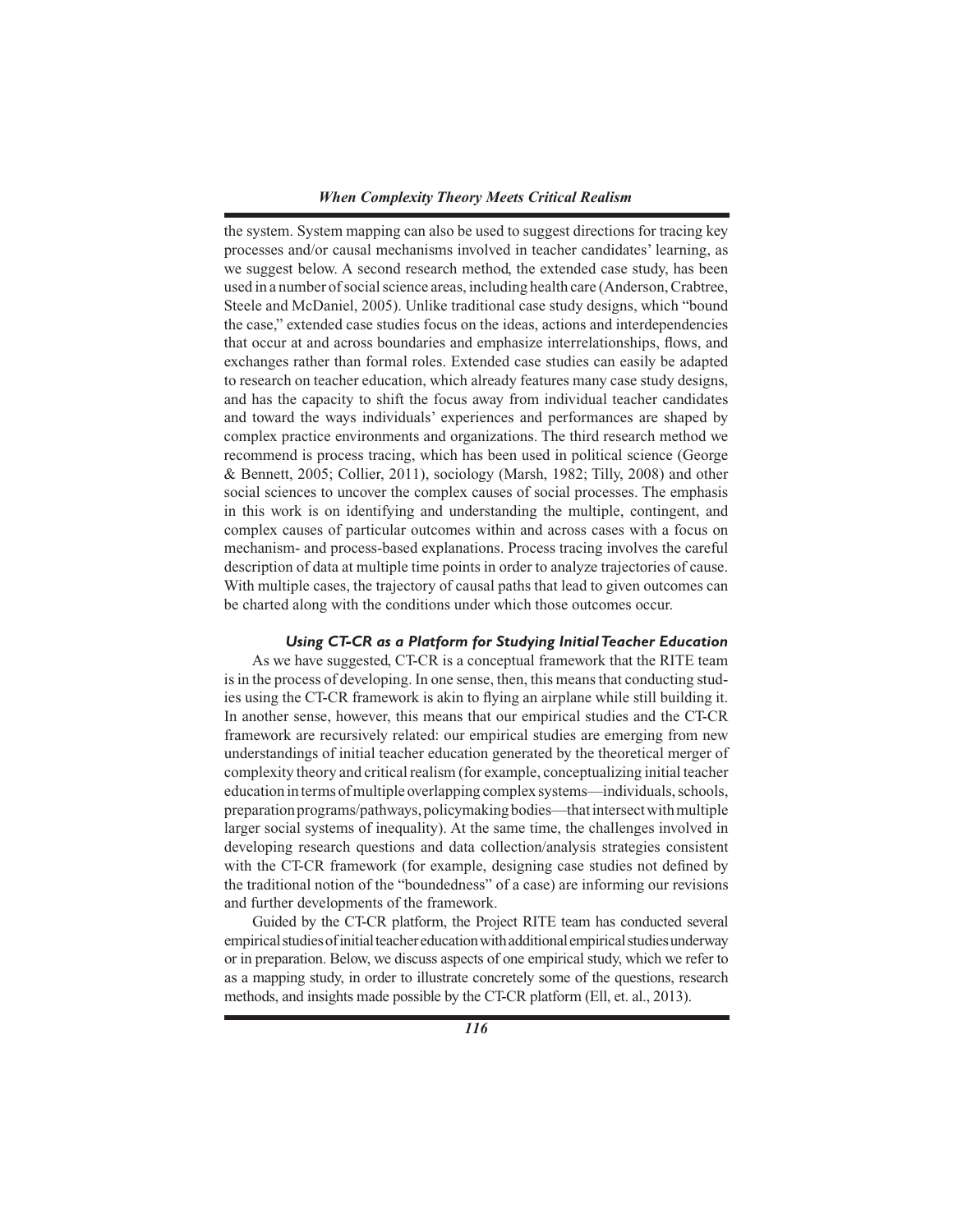Our mapping study had two purposes: (1) to examine how the members of four differently-positioned constituency groups (teacher candidates, school-based mentors, university teacher educators, policymakers) perceived and understood the elements of initial teacher education, conceptualized as a complex system, and (2) to consider the implications of their perceptions for teacher preparation program reform. Using a unique systems mapping task, we asked 76 teacher candidates, school-based mentors, university teacher educators, and policy makers to create "maps" of the elements of the teacher education system, including actors, such as school-based mentor teachers and university-based supervisors, and structures, such as fieldwork seminars and university coursework, which they believed influenced teacher candidates' learning to teach in ways that supported students' learning. Specifically, the study explored these questions: Which elements of the teacher education system do participants identify as influential in the process of teacher candidates'learning to teach in ways that promote children's learning? How much influence do they ascribe to various elements and what relationships or links between elements do they perceive? What are the similarities and differences between and among the perceptions of the various groups?

The teacher candidates, school-based mentors, and university teacher educators in the mapping study were all participants in an elementary level, three-year teaching qualification program at the University of Auckland, Auckland, New Zealand. The program's goal isto prepare teachers who build on children's differing cultural, linguistic, and socio-economic backgrounds and recognize diverse educational needs. The program has a specific focus on preparing teachers with a sound understanding of, and commitment to, enabling the success of Maori learners, New Zealand's indigenous population, and other groups not traditionally well served by the system. All of the teacher candidates in the mapping study had completed 11 weeks of school-based practicum work. In addition, three national-level teacher education policy makers also participated in the mapping study.

 Each participant created a map representing his or her understanding of the teacher education system by selecting from a list of 37 possible system elements (actors and structures) and placing them on a large paper sheet with concentric rectangles that were labelled strong, moderate and distant influences on teacher candidates'learning to teach, which was at the center of the sheet. Once elements were selected and placed on the rectangles (and additional elements added, if desired), participants indicated relationships among the elements using connecting lines or circling groups of elements. Data were analyzed by creating composite maps for each constituency group, which revealed which elements each group perceived as part of the teacher education system and how strong those elements were in influencing teacher candidates' learning to teach to support students' learning. Cluster analysis and multi-dimensional scaling were used to analyze the linkages the groups perceived among the elements.

 In the interest of space limitations, we discuss just one set of results from the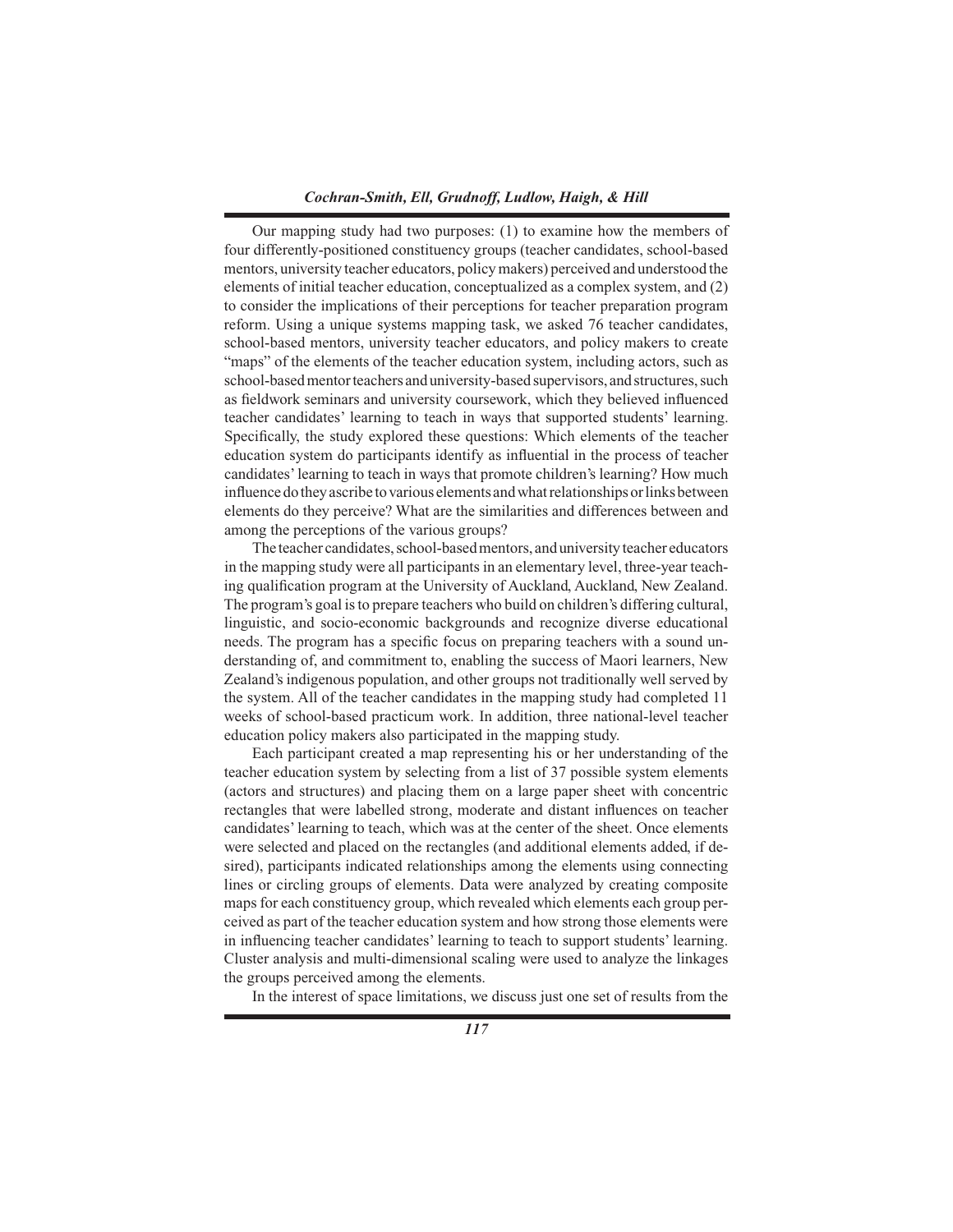mapping study, which was unexpected and striking. Among the list of 37 elements offered for creation of system maps (for example, university supervisors, courses, school-based mentor teachers), participants in all four constituency groups selected the same three elements as strong influences on teacher candidate learning, which we refer to below as "core" elements: teacher candidates' personal beliefs and values, mentor teachers, and children in classrooms.Teacher candidates selected only this core group of three elements as having a strong influence on their learning to teach all students effectively. Interestingly, school-based mentor teachers selected the same three core elements plusthree additional elements(practicumsupervision, the assessment processes connected to the practicum, and the practicum school) as having a strong influence on teacher candidates' learning. Meanwhile universitybased teacher educators selected the core of three plus the same three additional elements selected by the school mentors plus four more additional elements (course lecturers, courses, prior knowledge, and prior experience as a learner) as having a strong influence on teacher candidates' learning to teach. Policy makers selected the same three core elements plus university courses and the New Zealand curriculum. Interestingly, as this indicates, across all the constituency groups, candidates' personal beliefs and values were perceived to be a stronger influence than teacher candidates' knowledge or experience.

This set of findings is important in its own right in that it points to key junctures and disjunctures in the teacher education system as potential levers for reform. Many interventions and innovations in teacher education focus on the role of knowledge in teaching or the role of practice. While many educators acknowledge the importance of teachers'beliefs and values, the connection between beliefs and practice is often simply assumed, and we know relatively little from research about how beliefs are actually related to practice or which beliefs and practices are related to students' learning. Our mapping study findings point to the importance of systematically addressing the interactions of beliefs and practices as key leverage points in initial teacher education. In contrast, the other two elements of the system that were selected as the strongest influence on teacher candidates'teaching—mentor teachers and children in classrooms—are situated in the complex systems of schools, which interact with teacher education program systems, but are more outside the purview of university teacher education. This set of findings from the mapping study suggests that the feedback loops operating in the overlapping spaces of schools and universities are particularly fertile places to look for understandings of how things work in teacher education.Asmany teacher education programsmove toward closer and different kinds of partnerships among universities, schools and communities, there will be greater overlap among the complex systems of individuals, programs and schools; these will engender new feedback loops that may amplify or diminish teacher candidates' learning in the school space in important ways.

This one set of findings from our mapping study provides some preliminary information about which events, actors, and structures in the system are pivotal to teacher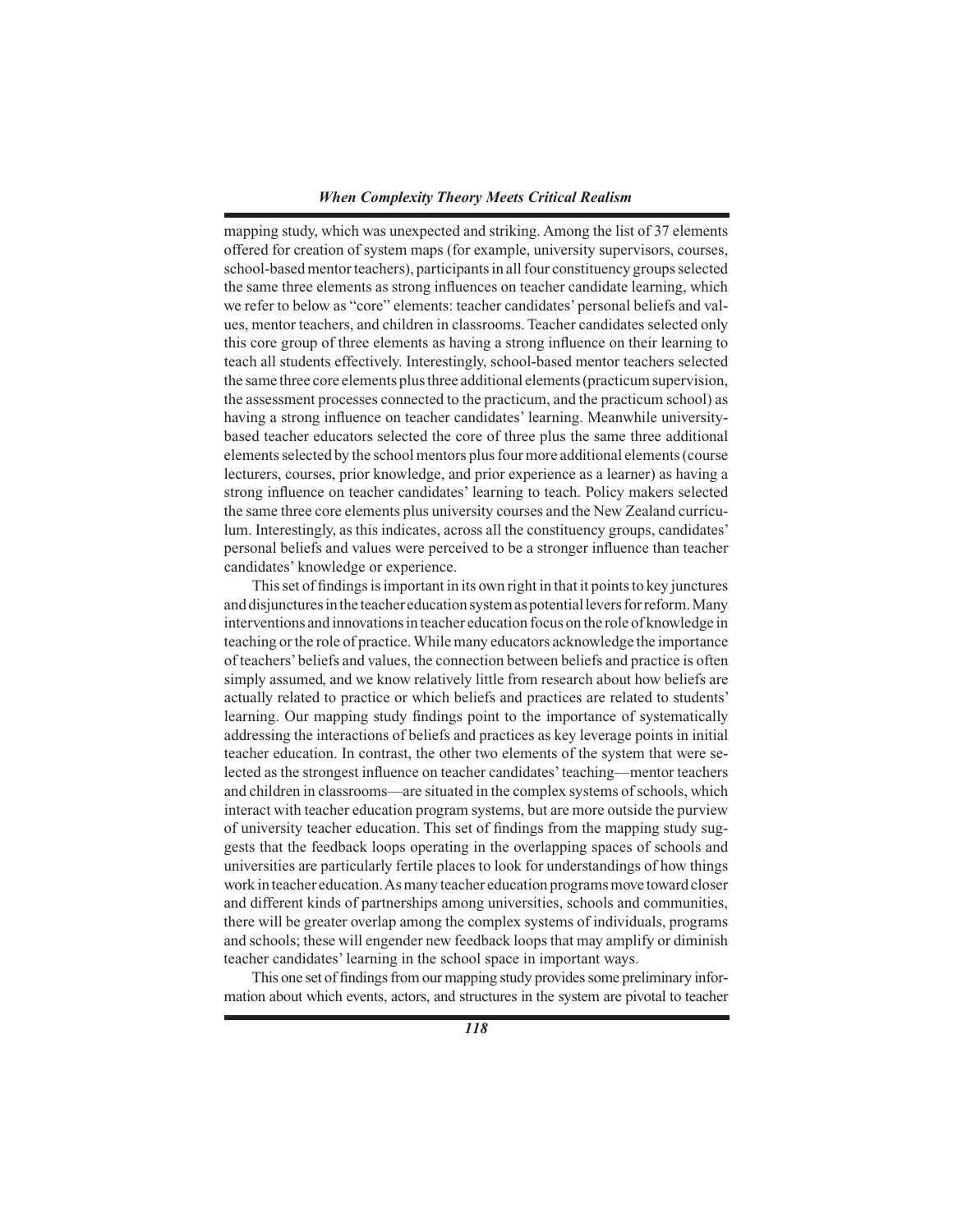candidates' learning. They point to useful starting points for tracing the processes through which teacher candidates learn about and then employ core patterns of practice that support the learning of marginalized students.The identification of three core elements by all the constituency groups strongly suggests that these elements are key places to look further for causal pathways in learning to teach. Areas which all respondents identified as strong influences on candidates'learning to teach to promote students'learning are likely to have strong positive feedback loops operating within them.

 The Project RITE research team is currently engaged in a series of studies intended to uncover the extent to which, and the complex causes of, teacher candidates' learning to enact "patterns of practice for equity." We define these as interdependent clusters of beliefs, attitudes, habits, interpretive frames, actions, and interactions that combine to promote the academic, social-emotional, critical and civic learning of all students, especially those historically marginalized on the basis of culture, language, race, socio-economic status and gender. To do so, we are utilizing adaptations of forward and backward "process tracing" that borrow from work in political science (George & Bennett, 2005; Collier, 2011) and from the extended case studies used in health care research and sociology (Anderson et al., 2005; Burawoy, 1998). The emphasis in this work is on identifying and understanding the complex causes of teacher candidates' learning that supports students' learning with a focus on mechanism- and process-based explanations.

# **Conclusion**

 As we noted at the beginning of this article, research on initial teacher education is faced with many difficult challenges. One of the toughest is providing coherent explanations for how the outcomes of teacher preparation happen and why they are so uncertain. We believe that CT-CR has promise for initial teacher education as a research platform that embraces complexity but also reclaims causality and, at the same time, helps us examine the impact of intersecting systems of inequalities on how teacher candidateslearn to teach marginalized groups.As a framework based on notions of complex contingent causality, CT-CR may have the potential to help meet the challenge of providing explanatory frameworks without being reductionist.

 We conclude by suggesting that CT-CR may be able to serve as the basis in teacher education of what Byrne (1998) calls an "engaged science," not founded in "the assertion of an absolute knowledge asthe basisforsocial programs, but rather in a humility about the complexity of the world coupled with a hopeful belief in the potential of human beingsfor doing something about it" (p. 45). DevelopingCT-CR as a research platform is a step toward an "engaged science" of teacher education that recognizes the responsibility of teachers and teacher educators and embraces the possibility of human agency in creating change. This approach acknowledges that these notions must be treated with great appreciation for uncertainty, complexity and unpredictability. This aim, along with the above understandings of causality,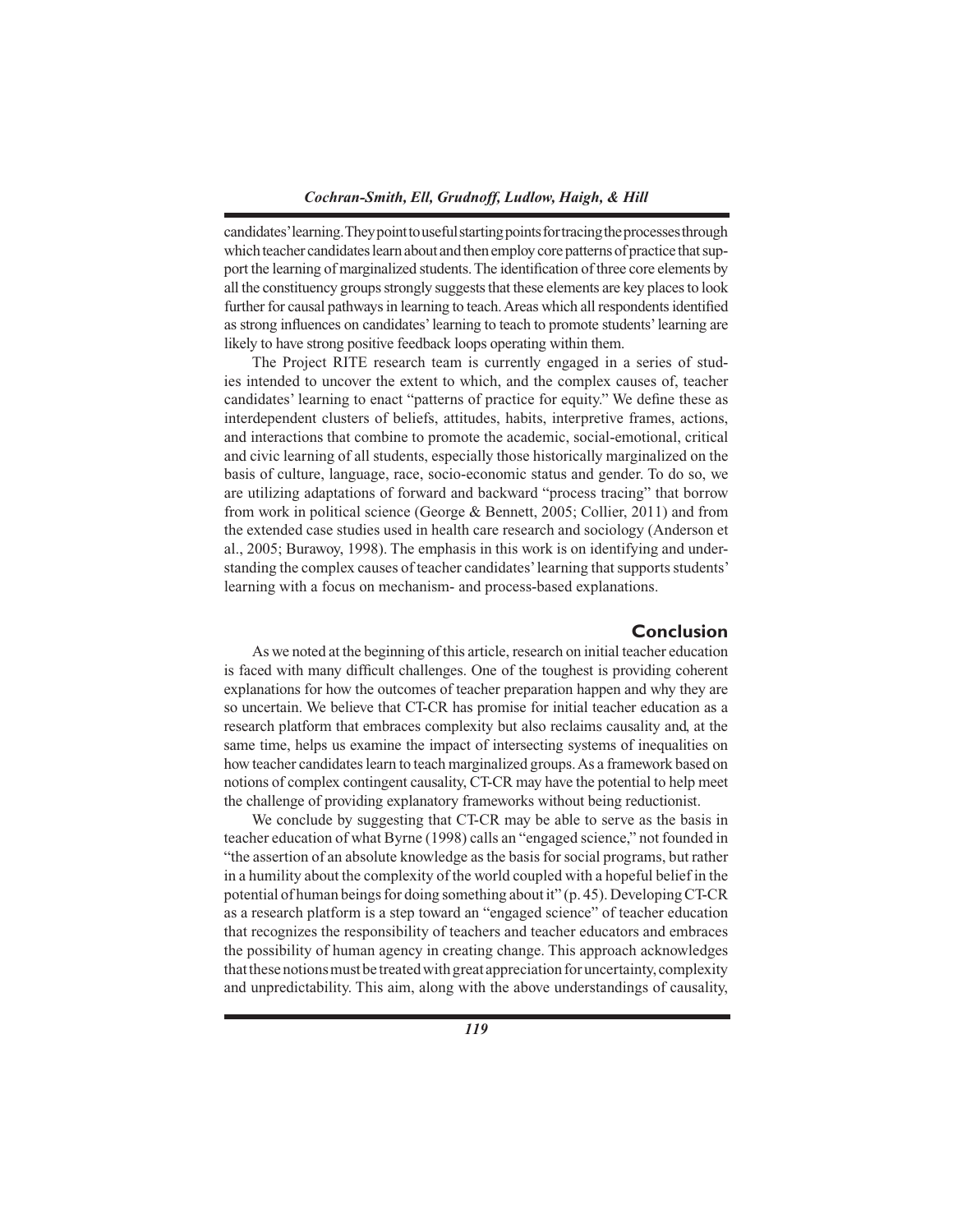human agency, and responsibility for challenging inequalities, are central features of CT-CR as a platform for teacher education research.

#### **Notes**

<sup>1</sup> Project RITE is a program of research and practice in initial teacher education, led by researchers at the University of Auckland in New Zealand and Boston College in the United States. The major purpose of Project RITE is to conduct and disseminate research, informed by complexity theory and critical realism, on the relationships between initial teacher education policies and practices and school students' learning.

<sup>2</sup>Also see: the International Association of Critical Realism—http://criticalrealismblog. blogspot.com/search/label/About%20IACR; Routledge Publishers book series on critical realism—http://www.routledge.com/books/series/routledge\_studies\_in\_critical\_realism\_ SE0518/; and the Journal of Critical Realism—http://www.maneypublishing.com/index. php/journals/rea/

<sup>3</sup> We have discussed these and other critiques in detail elsewhere (Cochran-Smith, Ell, Ludlow, Grudnoff, & Aitken, 2014).

<sup>4</sup> Shipway (2010) briefly discussed teacher professionalism and emancipation in his conceptual consideration of critical realism and educational research, he did not discuss teacher education specifically.

#### **References**

- Agar, M. (1999). Complexity theory: An exploration and overview based on John Holland's work. *Field Methods, 11*(2), 99-120.
- Alhadeff-Jones,M.(2008).Three generations of complexity theories: Nuances and ambiguities. *Educational Philosophy and Theory, 40*(1), 66-82.
- Anderson, R., Crabtree, B., Steele, D., & McDaniel, R. (2005). Case study research: The view from complexity science. *Qualitative Health Research, 15*(5), 669-685.
- Archer, M., Bhaskar, R., Collier, R., Lawson, T., & Norrie, A. (Eds.). (1998). *Critical realism: Essential readings*. London, UK: Routledge.
- Bhaskar, R. (1978). *A realist theory of science*. Hassocks, UK: Harvester Press.
- Bhaskar, R. (1986). *Scientific realism and human emancipation*. London, UK: Verso.
- Burawoy, M. (1998). The extended case method. *Sociological Theory, 16*(1), 4-33.
- Byrne, D. (1998). *Complexity theory and the social sciences*. London, UK: Routledge.
- Byrne, D. (2001). What is complexity science?Thinking as a realist about measurement and cities and arguing for natural history. *Emergence, 3*(1), 61-76.
- Cilliers, P. (1998). *Complexity and postmodernism: Understanding complex systems*. London, UK: Routledge.
- Clarke, A., Erickson, G., Collins, S., & Phelan, A. (2005). Complexity science and cohorts in teacher education. *Studying Teacher Education, 1*(2), 159-177.
- Clegg, S. (2005). Evidence-based practice in educational research: A critical realist critique of systematic review. *British Journal of Sociology of Education, 26*(3), 415-428.
- Cochran-Smith, M., Ell, F., Ludlow, L., Grudnoff, L., &Aitken, G. (2012). Project RITE: Complexity theory, teacher education and student learning. Paper presented at the annual meeting of the American Educational Research Association, Vancouver, British Columbia.

Cochran-Smith, M., Ell, F., Ludlow, L., Grudnoff, L., & Aitken, G. (2014). The challenge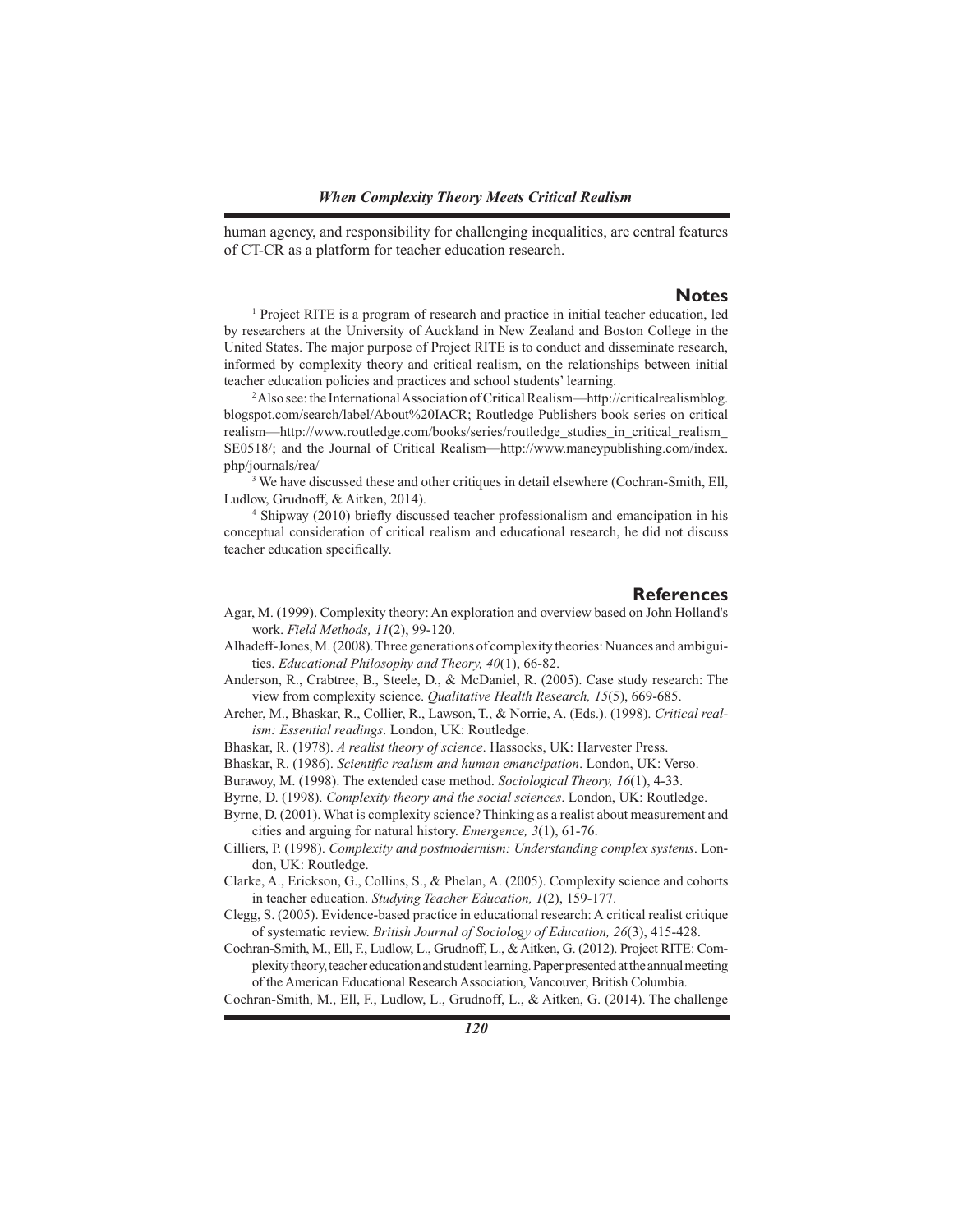and promise of complexity theory for teacher education research. *Teachers College Record, 116*(6).

- Cochran-Smith, M., & Zeichner, K.(2005). *Studying teacher education: The report of the AERA Panel on Research and Teacher Education*. Mahwah, NJ: Lawrence ErlbaumAssociates.
- Collier, D. (1998). Explanation and emancipation. In Archer, M., Bhaskar, R., Collier, R., Lawson, T., & Norrie, A. (Eds.). (1998). *Critical realism: Essential readings* (pp. 444- 472). London, UK: Routledge.
- Collier, D. (2011). Understanding process tracing. *PS: Political Science and Politics, 44*(4), 823-30.
- Corson, D. (1991). Bhaskar's critical realism and educational knowledge. *British Journal of Sociology of Education, 12*(2), 223-241.
- Corson, D. (1999). Critical realism: Post-Popper realism for the real world. In J. Swann & J. Pratt (Eds.), *Improving education: Realist approaches to method and research*. London, UK: Cassell.
- Cvetek, S. (2008).Applying chaostheory to lesson planning and delivery. *European Journal of Teacher Education, 3*1(3), 247-256.
- Danermark, B., Ekstrom, M., Jakobsen, L., & Karlsson, J. (1997/2002). *Explaining society: Critical realism in the social sciences*. London, UK: Routledge.
- Davis, B., Phelps, R., & Wells, K. (2004). Complicity: An introduction and a welcome. *Complicity: An International Journal of Complexity and Education, 1*(1), 1-7.
- Davis, B.. & Sumara, D. (1997). Cognition, complexity and teacher education. *Harvard Educational Review. 67*(1), 105-127.
- Davis, B., & Sumara, D. (2006). *Complexity and education: Inquiries in learning, teaching, and research*. New York: Routledge.
- Davis, B., Sumara, D., & D'Amour, L. (2012). Understanding school districts as learning systems: Some lessons from three cases of complex transformation. *Journal of Educational Change*, DOI 10.1007/s10833-012-9183-4.
- Ell,F.,Cochran-Smith,M.,Grudnoff,L.,Ludlow,L.,&Haigh,M.(2013).Chartingrelationships between teacher education and student learning: Maps of a complex system. Paper presented at the American Educational Research Association. San Francisco, CA, April.
- George, A., & Bennett, A. (2005). *Case studies and theory development in the social sciences*. London, UK: MIT Press.
- Grossman, P., & McDonald, M. (2008). Back to the future: Directions for research in teaching and teacher education. *American Educational Research Journal, 45*(1), 184-205.
- Haggis, T. (2008). 'Knowledge must be contextual': Some possible implications of complexity and dynamic systems theories for education research. In M. Mason (Ed.), *Complexity theory and the philosophy of education*. Chichester, UK: Wiley-Blackwell.
- Horn, J. (2008). Human research and complexity theory. *Educational Philosophy and Theory, 40*(1), 130-143.
- House, E. (1991). Realism in research. *Educational Researcher, 20*(6), 2-9.
- Kiefer, K. (2006). Complexity, class dynamics, and distance learning. *Computers and Composition, 23*, 125-138.
- Manson, S. (2001). Simplifying complexity: A review of complexity theory. *Geoforum, 32*, 405-414.

Marsh, C. (1982). *The survey method: The contribution of surveys to sociological explanation*. London, UK: George Allen & Unwin.

Mason, M. (2008). (Ed.). *Complexity theory and the philosophy of education*. West Sussex,